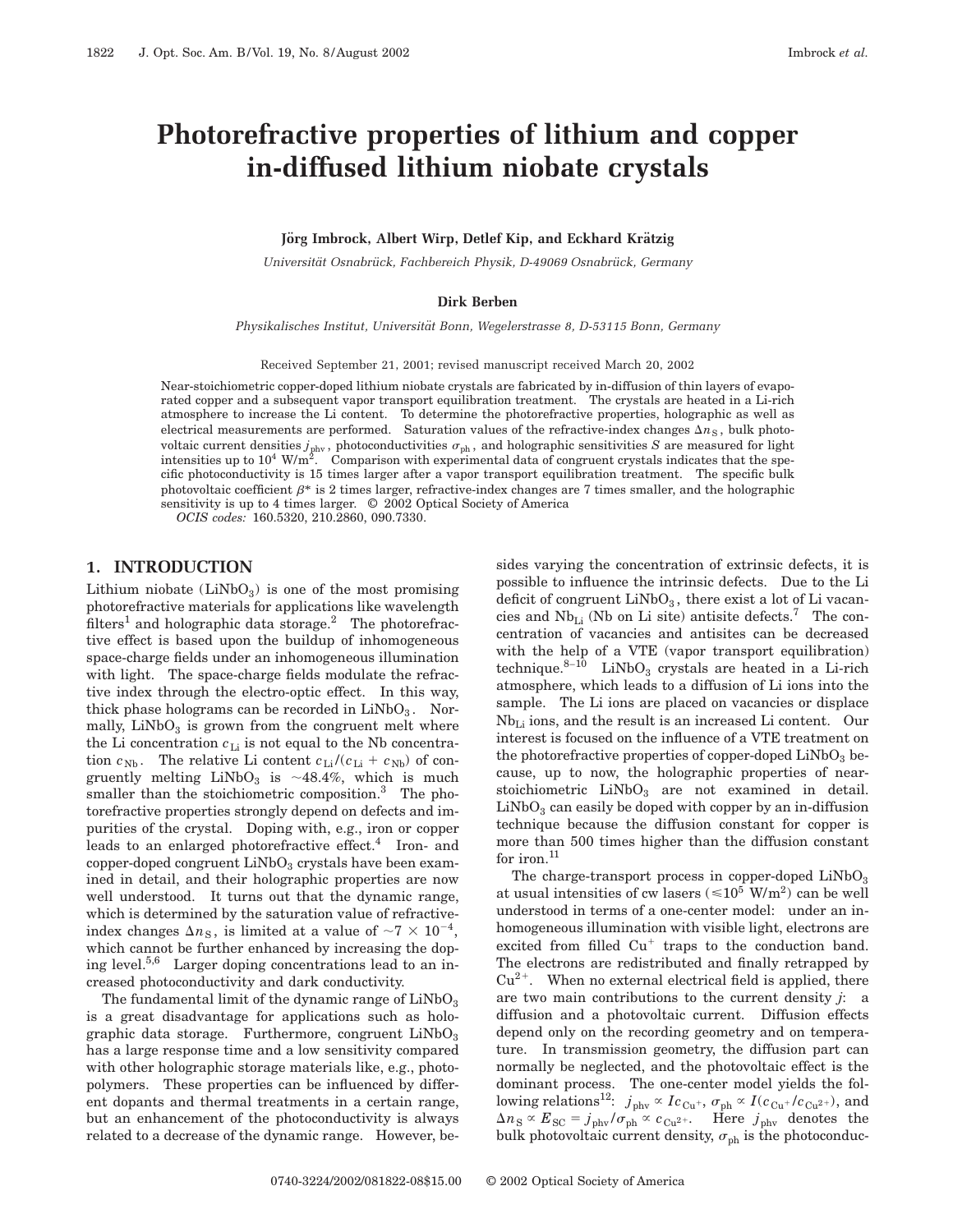Imbrock *et al.* Vol. 19, No. 8/August 2002/J. Opt. Soc. Am. B 1823

tivity,  $\Delta n_S$  is the saturation value of refractive-index changes,  $E_{SC}$  is the space-charge field,  $c_{Cu^+}$  and  $c_{Cu^{2+}}$  are the concentrations of filled and empty traps, respectively, and *I* is the average light intensity inside the crystal.

We have fabricated<sup>6,11</sup> lithium niobate crystals with different copper concentrations with an in-diffusion technique. A subsequent VTE treatment produces nearstoichiometric  $LiNbO<sub>3</sub>:Cu$ . All parameters that are relevant for holographic data storage are measured. We present how the dynamic range  $\Delta n_S$ , the photoconductivity  $\sigma_{ph}$ , and the holographic sensitivity *S* are influenced by the increased Li concentration.

# **2. EXPERIMENTAL METHODS**

## **A. Samples**

The samples are cut from 1-mm-thick 3-in (7.5-cm)  $LiNbO<sub>3</sub>$  wafers, and they have typical dimensions of  $x \times y \times z = 5$  mm  $\times$  1 mm  $\times$  6 mm. Onto one surface normal to the *y* axis a copper layer is vacuum deposited. The layer thickness varies between 100 nm and 1000 nm. After the deposition, the crystals are annealed at 1000 °C for 150 h in air. Peithmann *et al.*<sup>6</sup> have demonstrated that, after this treatment, the whole copper is distributed homogeneously inside the crystal. The notation of the crystals indicates the thickness of the deposited copper layer, e.g., a crystal where a copper layer of 100 nm has been in-diffused, and is named Cu100VTE.

After this in-diffusion process, the crystals have been VTE-treated. Therefore a powder of  $Nb<sub>2</sub>O<sub>5</sub>$  and  $Li<sub>2</sub>CO<sub>3</sub>$ is sintered for 3 h to ensure a good homogeneity. The powder containing 65-mol.%  $\text{Li}_2\text{O}$  was put together with the copper-doped lithium niobate crystals into an oven. We have performed two treatments: first, we have heated the weaker-doped crystals for 150 h at 1100 °C. The second treatment has taken 200 h at 1100 °C, and it included the more highly doped crystals. To determine the stoichiometry of the crystals, we have treated simultaneously an undoped wafer piece in the oven. The absorption edge of this sample was shifted to a smaller wavelength, which is the consequence of an increased Li content in the crystal.13,14 The relative Li content  $c_{\text{Li}} / (c_{\text{Li}} + c_{\text{Nb}})$  is increased from 48.4% to approximately  $(49.8 \pm 0.1)\%$ .

After the VTE treatment, all samples were cut into two pieces a and b. One piece (b) from each sample was thermally reduced in a vacuum atmosphere (0.3 Pa) at 650 °C for 12 h to increase the  $c_{Cu^+}/c_{Cu^{2+}}$  ratio. To determine the copper concentration, we have measured the absorption coefficient of the crystals in the visible and infrared spectral region with a CARY 500 spectrometer. The absorption constants  $\alpha_{477 \text{ nm}}^{\text{o}}$  and  $\alpha_{1040 \text{ nm}}^{\text{o}}$  for ordinarily polarized light at 477 nm and 1040 nm, respectively, yield the Cu<sup>+</sup> and Cu<sup>2+</sup> concentrations<sup>4,15</sup>:

$$
c_{\rm Cu^+} = 2.0 \times 10^{21} \rm m^{-2} \alpha_{477 \, \rm nm}^0,\tag{1}
$$

$$
c_{\rm Cu^{2+}} = 6.8 \times 10^{22} \,\mathrm{m}^{-2} \alpha_{1040 \,\mathrm{nm}}^0. \tag{2}
$$

In addition, electron-paramagnetic-resonance (EPR) measurements have been performed with three samples (Cu400VTEb, Cu500VTEb, and Cu1000VTEa) to determine the content of  $Cu^{2+}$ . These measurements yield  $Cu^{2+}$  concentrations that are  $\sim$ 30% larger than the concentrations determined by absorption measurements, which indicates that the factor  $6.8 \times 10^{22}$  m<sup>-2</sup> in Eq. (2) might be too small. Table 1 summarizes the used lithium

**Table 1. Notation, Thickness, Deposited Thickness of Copper Layer, Total Copper Concentration Calculated from the Thickness of the Deposited layer and from Absorption Measurements, and** Concentration of Cu<sup>+</sup> of the Used Lithium Niobate Crystals<sup>*a*</sup>

| Notation                           | Thickness<br>[mm] | Cu Layer<br>Thickness<br>[nm] | $c_{\text{Cu}}[10^{23} \text{ m}^{-3}]$<br>by Cu Layer<br>Thickness | $c_{\text{Cu}}[10^{23} \text{ m}^{-3}]$<br>by<br>Absorption | $c_{\rm Cu^+}$ [10 <sup>23</sup> m <sup>-3</sup> ]<br>by<br>Absorption |
|------------------------------------|-------------------|-------------------------------|---------------------------------------------------------------------|-------------------------------------------------------------|------------------------------------------------------------------------|
| Cu100VTEa                          | 0.97              | 100                           | 85                                                                  | 64                                                          | 12                                                                     |
| Cu <sub>100</sub> VTE <sub>b</sub> | 0.98              | 100                           | 85                                                                  | 64                                                          | 36                                                                     |
| Cu <sub>200</sub> VTEa             | 0.98              | 200                           | 170                                                                 | 156                                                         | 30                                                                     |
| Cu <sub>200</sub> VTE <sub>b</sub> | 0.98              | 200                           | 170                                                                 | 156                                                         | 57                                                                     |
| Cu300VTEa                          | 0.98              | 300                           | 255                                                                 | 232                                                         | 48                                                                     |
| Cu300VTEb                          | 0.98              | 300                           | 255                                                                 | 232                                                         | 76                                                                     |
| Cu400VTEa                          | 0.98              | 400                           | 340                                                                 | 329                                                         | 67                                                                     |
| Cu400VTEb                          | 0.98              | 400                           | 340                                                                 | 329                                                         | 102                                                                    |
| Cu500VTEa                          | 0.91              | 500                           | 425                                                                 | 260                                                         | 59                                                                     |
| Cu500VTEb                          | 0.91              | 500                           | 425                                                                 | 260                                                         | 110                                                                    |
| Cu <sub>600</sub> VTEa             | 0.90              | 600                           | 510                                                                 | 314                                                         | 79                                                                     |
| Cu600VTEb                          | 0.89              | 600                           | 510                                                                 | 314                                                         | 122                                                                    |
| Cu800VTEa                          | 0.87              | 800                           | 680                                                                 | 369                                                         | 97                                                                     |
| Cu800VTEb                          | 0.87              | 800                           | 680                                                                 | 369                                                         | 136                                                                    |
| Cu <sub>1000</sub> VTEa            | 0.91              | 1000                          | 850                                                                 | 396                                                         | 100                                                                    |
| Cu1000VTEb                         | 0.91              | 1000                          | 850                                                                 | 396                                                         | 131                                                                    |

<sup>a</sup>The number in the notation denotes the deposited thickness of the copper layer. Crystals whose names are ending with "b" have been thermally reduced in a vacuum atmosphere (0.3 Pa) for 12 h at temperature of 650 °C to increase the Cu<sup>+</sup> concentration. The VTE treatment was performed at 1100 °C in a lithium-rich atmosphere with a powder containing 65-mol.% Li2O. The first VTE treatment was performed with the weaker-doped crystals (Cu100VTEa ... Cu400VTEb), and it has taken 150 h. The second VTE treatment with the higher-doped crystals (Cu500VTEa ... Cu1000VTEb) has taken 200 h.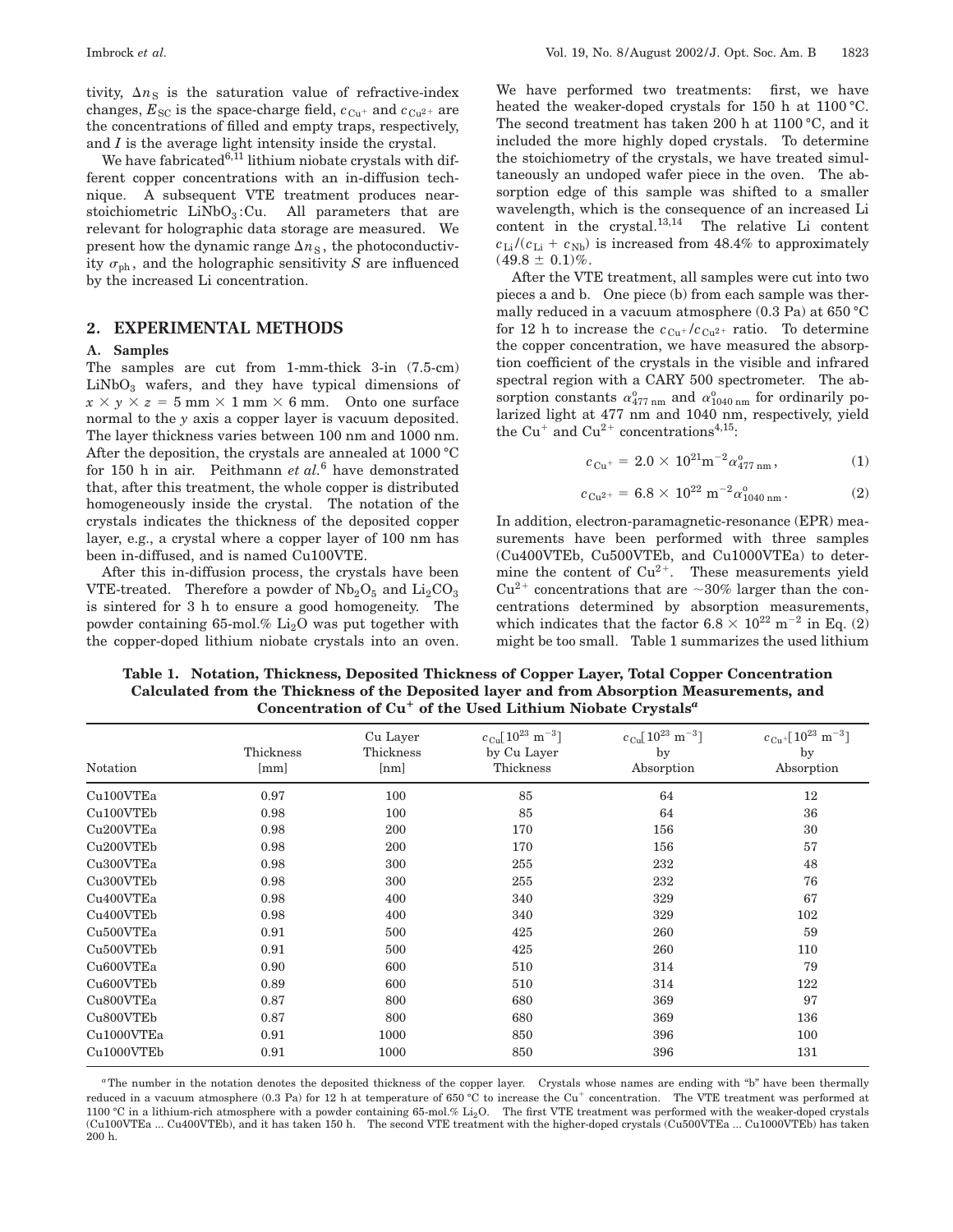niobate crystals with the measured copper concentrations.

#### **B. Holographic Characterization**

Holographic measurements are performed with a twobeam interference setup (Fig. 1). Green light  $(\lambda)$ 5 514 nm, ordinary polarization) of an argon-ion laser is split into two beams (R1 and R2) of equal intensity up to  $10^4$  W/m<sup>2</sup>. These two recording beams are superimposed inside the lithium niobate crystal, which is mounted in front of an aperture (diameter  $= 1$  mm). The interference pattern has a fringe spacing of  $\Lambda = 0.8$  $\mu$ m, and the grating vector **K** is lying parallel to the crystal's *c* axis. The hologram can be probed during recording with a weak beam of a helium neon (He–Ne) laser  $(\lambda = 633 \text{ nm}, \text{ordinary polarization})$  that is Bragg matched. While recording a hologram, the transmitted intensity  $I_t$  and the diffracted intensity  $I_d$  of the probe laser beam is measured. These intensities yield the diffraction efficiency  $\eta = I_d/(I_d + I_t)$ . Using Kogelnik's  $formula<sup>16</sup>$ 

$$
\eta = \sin^2 \left( \frac{\pi \Delta n d}{\lambda \cos \Theta} \right),\tag{3}
$$

we calculate the refractive-index change  $\Delta n$ . Here, *d* denotes the crystal thickness,  $\lambda$  the vacuum wavelength, and  $\Theta$  is half of the angle between the recording beams inside the crystal. When the recorded hologram has reached its maximum refractive-index change  $\Delta n<sub>S</sub>$ , one recording beam is blocked, and the hologram is read out with the remaining beam. The resulting refractive-index change is compared with that one calculated from the diffracted light of the probe laser to ensure a proper alignment of the probe laser beam. Additionally, we can read a hologram with the He–Ne laser beam and rotate the crystal slightly to check whether the probe laser beam is correctly Bragg matched.



Fig. 1. Schematic drawing of the holographic setup. Two ordinarily polarized recording beams (R1 and R2) of an Ar-ion laser  $(\lambda = 514 \text{ nm})$  are superimposed. The **K** vector of the interference pattern is lying parallel to the crystal's *c* axis. During hologram recording and erasure, the grating can be probed with red light ( $\lambda = 633$ , ordinary polarization) of a He–Ne laser. Off-Bragg erasure is achieved by illuminating the crystal with a different beam (E). C, crystal on rotation table (RT); M, mirror: BS, beam splitter; HW, half-wave plate; PO, polarizer; PD, photodiode.

A hologram can be erased with a third laser beam off-Bragg ( $\lambda = 514$  nm, ordinary polarization). The temporal behavior of hologram recording and erasure follows a monoexponential law:

$$
\Delta n = \Delta n_S [1 - \exp(-t/\tau_r)], \text{ for recording,} \qquad (4)
$$

$$
\Delta n = \Delta n_S \exp(-t/\tau_e), \text{ for erasure.} \tag{5}
$$

The photoconductivity can be obtained either from the recording time constant  $\tau_r$  or from the erasure time constant  $\tau_e$  by  $\sigma_{ph} = \epsilon \epsilon_0 / \tau_{e,r}$ , with the dielectric constant  $\epsilon = 28$  (Ref. 17) and the permittivity of free space  $\epsilon_0$ . All measurements are carried out under short-circuited conditions that are achieved by contacting the crystals edges with silver-paste electrodes. Since crystals with different  $Cu<sup>+</sup>$  concentration exhibit different absorption constants in the visible, an averaged intensity is calculated with the formula

$$
I = I_{\text{in}} \frac{1 - R}{\alpha^{\circ} d} \frac{1 - \exp(-\alpha^{\circ} d)}{1 - R \exp(-\alpha^{\circ} d)}.
$$
 (6)

Here  $R$  denotes the reflectivity, and  $I_{in}$  is the intensity of the incident light.

Some crystals show light-induced absorption changes  $\alpha_{li}$  in the red spectral region during illumination with green light. When the crystal is illuminated with light of the erasing beam, the absorption coefficient for red light increases and reaches its saturation value in less than one second. The saturation value of light-induced absorption change is determined by measuring the transmitted red light of the probe laser while illuminating with green light:

$$
\alpha_{\rm li} = 1/d \, \ln[I_{\rm t}(0)/I_{\rm t}(t)]. \tag{7}
$$

Here  $I_t(0)$  is the transmitted probe laser intensity without green illumination, and  $I_t(t)$  denotes the transmitted intensity after switching on the green light.

Bulk photovoltaic current densities<sup>18</sup> are measured conventionally. By means of a grating monochromator, the wavelength of the light of a xenon arc lamp can be adjusted between 400 nm and 600 nm. The light is ordinarily polarized, and its intensity can be varied with neutral-density filters. When the crystal is illuminated homogeneously, a bulk photovoltaic current flows along the *c* axis. We measure this current by contacting the surfaces perpendicular to the *c* axis with silver-paste electrodes and connecting the electrodes with a highsensitivity electrometer. A detailed description of the setup is given in Ref. 19.

## **3. EXPERIMENTAL RESULTS**

#### **A. Samples**

After the copper in-diffusion and the subsequent VTE treatment, all crystals are polished to optical quality, and the spectral dependence of the absorption constant is measured. The absorption spectrum shows two shoulders at 400 nm and 1040 nm, respectively (Fig. 2). A thermal reduction (Cu200VTEb) increases  $\alpha_{400 \text{ nm}}$  and decreases  $\alpha_{1040 \text{ nm}}$ . Most of the crystals exhibit a very large absorption at 400 nm that cannot be measured with thick samples. Hence we have determined the  $Cu<sup>+</sup>$  concentra-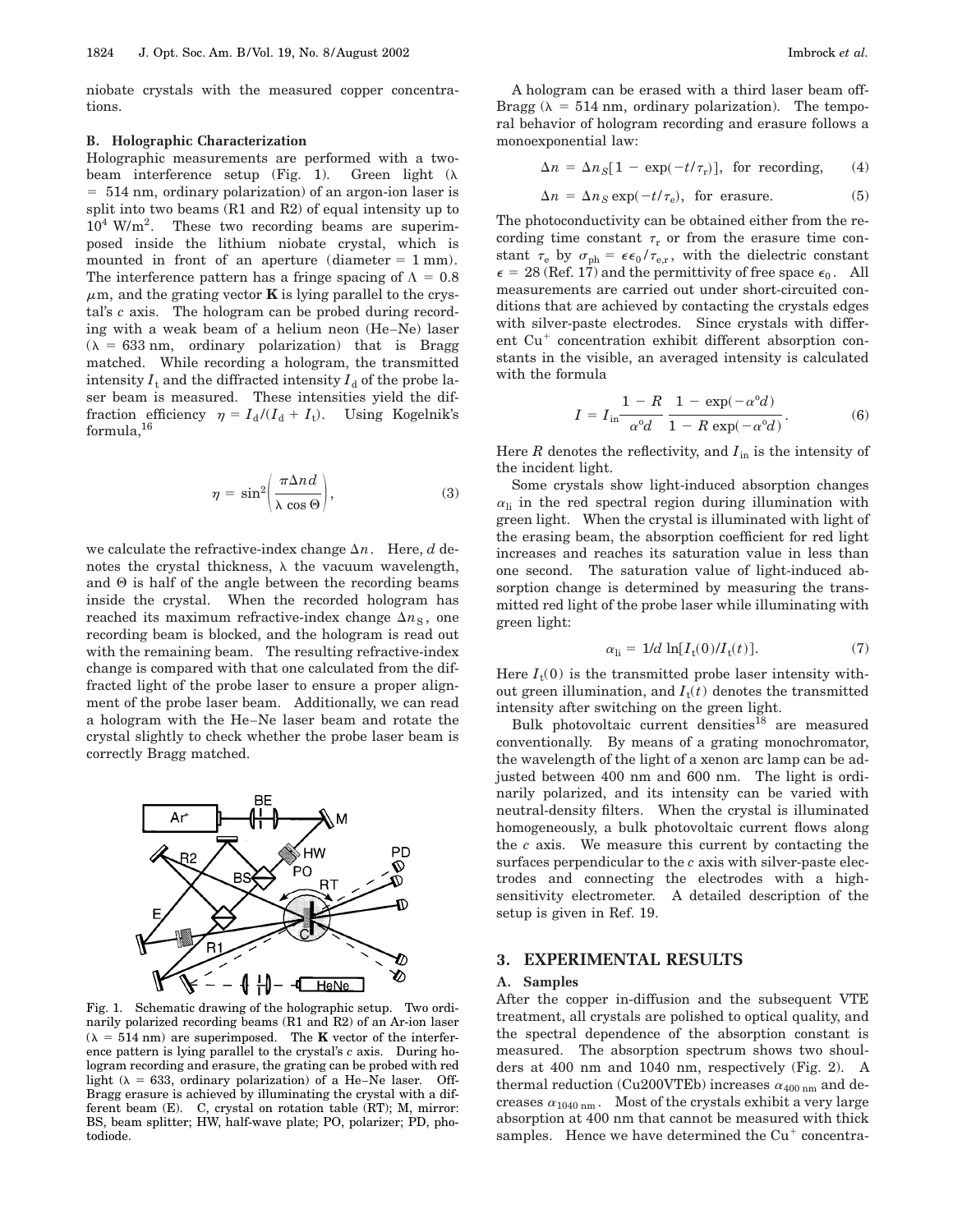

Fig. 2. Absorption coefficient  $\alpha$  versus wavelength  $\lambda$  for ordinarily polarized light. The reduced crystal Cu200VTEb exhibits a larger absorption at 400 nm, which is proportional to the amount of  $Cu^+$ . The absorption at  $\sim$ 1000 nm is proportional to the concentration of  $Cu^{2+}$ .



Fig. 3. Total copper concentration  $c_{Cu}$  that follows from absorption measurements as a function of the copper concentration determined by the evaporated copper-layer thickness. Crystals with a thickness of the evaporated copper layer larger than 500 nm (squares) have been annealed 50 h longer in the lithium-rich atmosphere than the other samples.

tion from the absorption coefficient at 477 nm [Eq. (1)]. The total copper concentration  $c_{Cu}$  can be calculated from the evaporated copper-layer thickness: a thickness of 100 nm corresponds to a copper concentration of 8.5  $\times$  10<sup>24</sup> m<sup>-3</sup> in our 1-mm-thick samples. The calculated copper concentration is compared with the concentration determined by the absorption measurements (Fig. 3). After the weaker-doped crystals have been VTE treated (circles), nearly all evaporated copper is distributed inside the samples. The second VTE treatment was performed with the higher-doped crystals (squares), and it has taken 50 h longer than the first series. During this treatment, part of the copper diffuses out of the samples because the absorption measurements yield much smaller concentrations than expected, and a thin copper layer can be seen on the inner walls of the crucible.

# **B. Saturation Values of Refractive-Index Changes**

The variation of the refractive-index changes with the concentration of deep traps  $c_{Cu^{2+}}$  is presented in Fig. 4. The maximum refractive-index change  $\Delta n_S$  depends linearly on  $c_{Cu^{2+}}$  with  $\Delta n_S / c_{Cu^{2+}} = 5 \times 10^{-30}$  m<sup>3</sup>. Up to a

concentration of  $c_{Cu} = 3.0 \times 10^{25} \text{ m}^{-3}$ , we cannot observe any saturation behavior of  $\Delta n_S$ . In some crystals,  $\Delta n_S$ varies with the intensity *I* of recording light (Fig. 5). Crystals containing a small amount of  $Cu^{2+}$  ions show an enlarged  $\Delta n_S$  with increasing recording intensity. For higher intensities,  $\Delta n_S$  tends to saturate, and this saturation value is again larger, if the  $Cu^{2+}$  concentration is small. Crystals with a  $Cu^{2+}$  concentration larger than  $1.0 \times 10^{25}$  m<sup>-3</sup> do not show any variations of  $\Delta n$ <sub>S</sub> with recording intensity. To compare the values of  $\Delta n_S$  of all crystals (Fig. 4), we have always taken the intensityindependent part  $\Delta n$ <sup>0</sup><sub>S</sub> (Fig. 5).

The intensity dependence of  $\Delta n_{\rm S}$  is correlated with the appearance of light-induced absorption changes  $\alpha_{li}$ . Under illumination with green light, the absorption at 633 nm increases (Fig. 6). This increase of absorption is also detectable at 514 nm, but  $\alpha_{\rm ii}^{514 \text{ nm}}$  is much smaller than  $\alpha_{li}^{633 \text{ nm}}$ . With increasing intensity of the green light,  $\alpha_{li}$ reaches a maximum. Crystals that exhibit large saturation values of  $\alpha_{li}$  also show a strong dependence of  $\Delta n_S$  on the recording intensity.



Fig. 4. Effect of trap concentration  $c_{Cu^{2+}}$  on saturation values of refractive-index change  $\Delta n_S$ . Because some crystals exhibit an intensity dependence of  $\Delta n_{\rm S}$  (see Fig. 5), we have compared always the intensity-independent part  $\Delta n_S^0$ . The line is a linear fit to the measured values.



Fig. 5. Variation of saturation values of refractive-index change  $\Delta n_S$  with intensity of recording light *I* for  $\lambda = 514$  nm. In crystals with a small concentration of  $Cu^{2+}$  ions,  $\Delta n_S$  is increasing with increasing recording intensity. Crystals containing more than  $10^{25}$  m<sup>-3</sup> Cu<sup>2+</sup> do not show any variations of  $\Delta n_S$  with recording intensity. The curves are fits according to  $\Delta n_S(I)$  $= \Delta n_S^0 + \Delta n_S^{\text{max}} \times I/(\text{const.} + I).$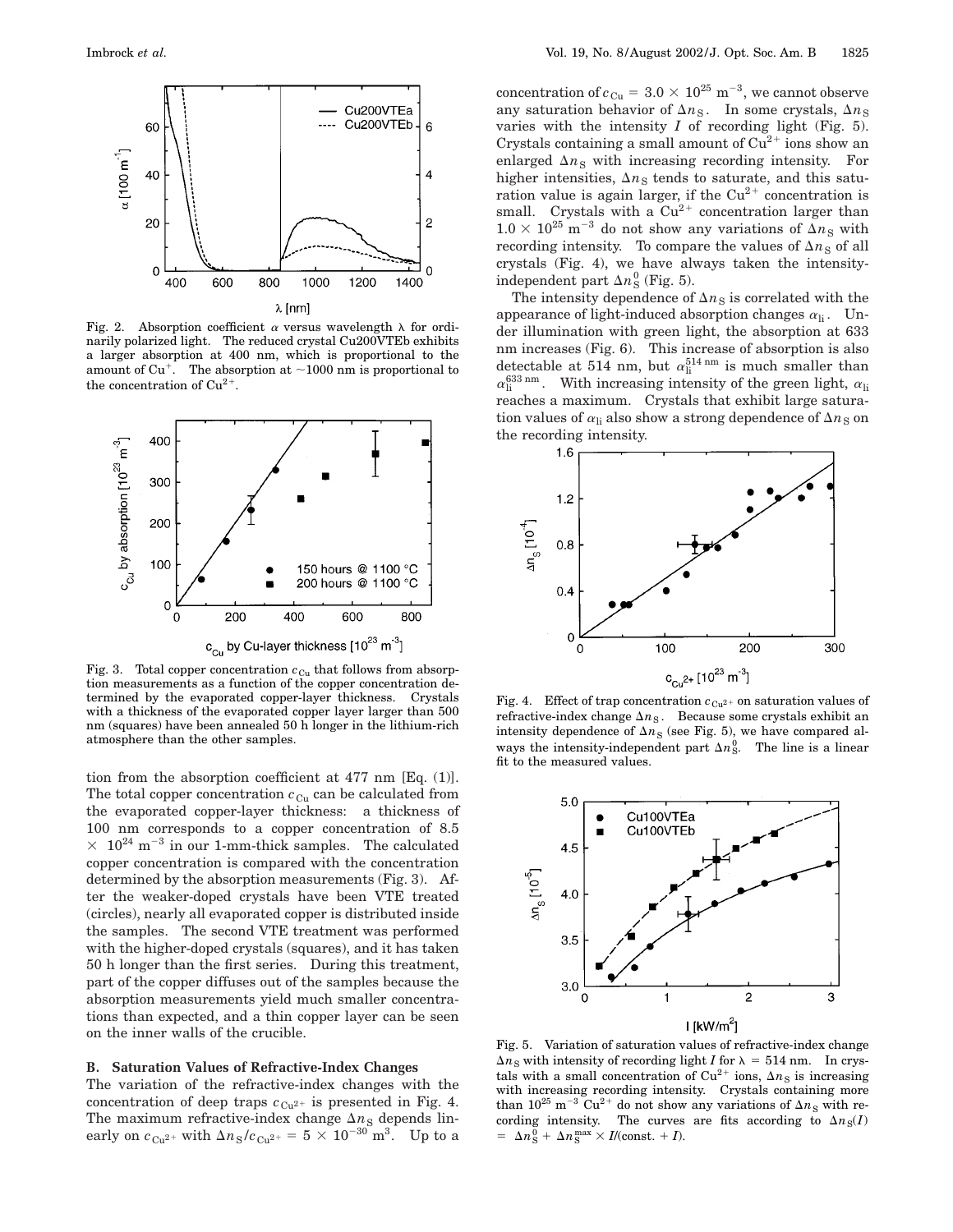

Fig. 6. Light-induced absorption change  $\alpha_{li}$  for ordinarily polarized red ( $\lambda = 633$  nm) probe light versus green ( $\lambda = 514$  nm) pump intensity *I*. The curves are fits according to  $\alpha_{\text{li}}(I)$  $= \alpha_{\text{li}}^{\text{max}} \times I/(\text{const.} + I).$ 



Fig. 7. Bulk photovoltaic current density  $j_{\text{phy}}$  versus light intensity for  $\lambda = 520$  nm. The lines are linear fits to the measured data.

## **C. Bulk Photovoltaic Effect**

Bulk photovoltaic currents are measured for different light intensities at wavelengths between 400 nm and 600 nm and for different concentrations of filled traps  $c_{\text{Cu}}$ . The bulk photovoltaic current density  $j_{\text{phy}}$  depends always linearly on light intensity (Fig. 7). The ratio  $j_{\text{phy}}/I$  grows linearly with  $c_{\text{Cu}^{+}}$ , and the slope of the linear fit in Fig. 8 yields the specific photovoltaic coefficient  $\beta^* = j_{\text{phy}}/j_{\text{phy}}$  $(Ic_{\text{Cu}}^{\text{+}}) = 1.1 \times 10^{-33} \text{ m}^3/\text{V}$  at  $\lambda = 520 \text{ nm}$ . We have proved for all samples that  $\beta^*$  does not depend on the total copper concentration  $c_{\text{Cu}}$ . The spectral dependence of  $\beta^*$  is presented in Fig. 9. The shape of the curve is comparable to the absorption spectrum (Fig. 2). A maximum of  $\beta^* = 1.8 \times 10^{-32}$  m<sup>3</sup>/V is observed at ~400 nm, which is 16 times larger than  $\beta_{514 \text{ nm}}^*$ . We can compare the measured values with  $\beta^*$  of congruent crystals containing the same amount of copper. It turns out that after the VTE treatment,  $\beta^*$  has doubled.

## **D. Photoconductivity**

The variation of the photoconductivity  $\sigma_{\rm ph}$  with light intensity is presented in Fig. 10 with the samples Cu100VTEa and Cu100VTEb. The photoconductivity increases in a wide range linearly with intensity. Reduced samples show a larger photoconductivity because  $\sigma_{ph}$  is proportional to the  $c_{Cu^+}/c_{Cu^{2+}}$  ratio (Fig. 11). The specific photoconductivity  $f = \sigma_{ph} / [I(c_{Cu^{+}}/c_{Cu^{2+}})] = 2.1 \times 10^{-14}$  $m/V^2$  does not depend on the total copper concentration. In comparison with weakly-copper-doped congruent crystals, *f* is 15 times larger due to the VTE treatment. A typical time constant  $\tau$  for recording or erasing a holo-



Fig. 8. Variation of the normalized bulk photovoltaic current density  $j_{\text{phy}}/I$  with the concentration of Cu<sup>+</sup> ions. The line is a linear fit to the data.



Fig. 9. Spectral dependence of specific photovoltaic coefficient  $\beta^* = (j_{\text{phy}}/I)/c_{\text{Cu}^+}$  for congruent and VTE-treated crystals. VTE-treated crystals show a 2 times-larger specific photovoltaic coefficient than congruent crystals.



Fig. 10. Photoconductivity  $\sigma_{\rm ph}$  versus light intensity *I* for  $\lambda$ 5 514 nm. The photoconductivity depends always linearly on the light intensity.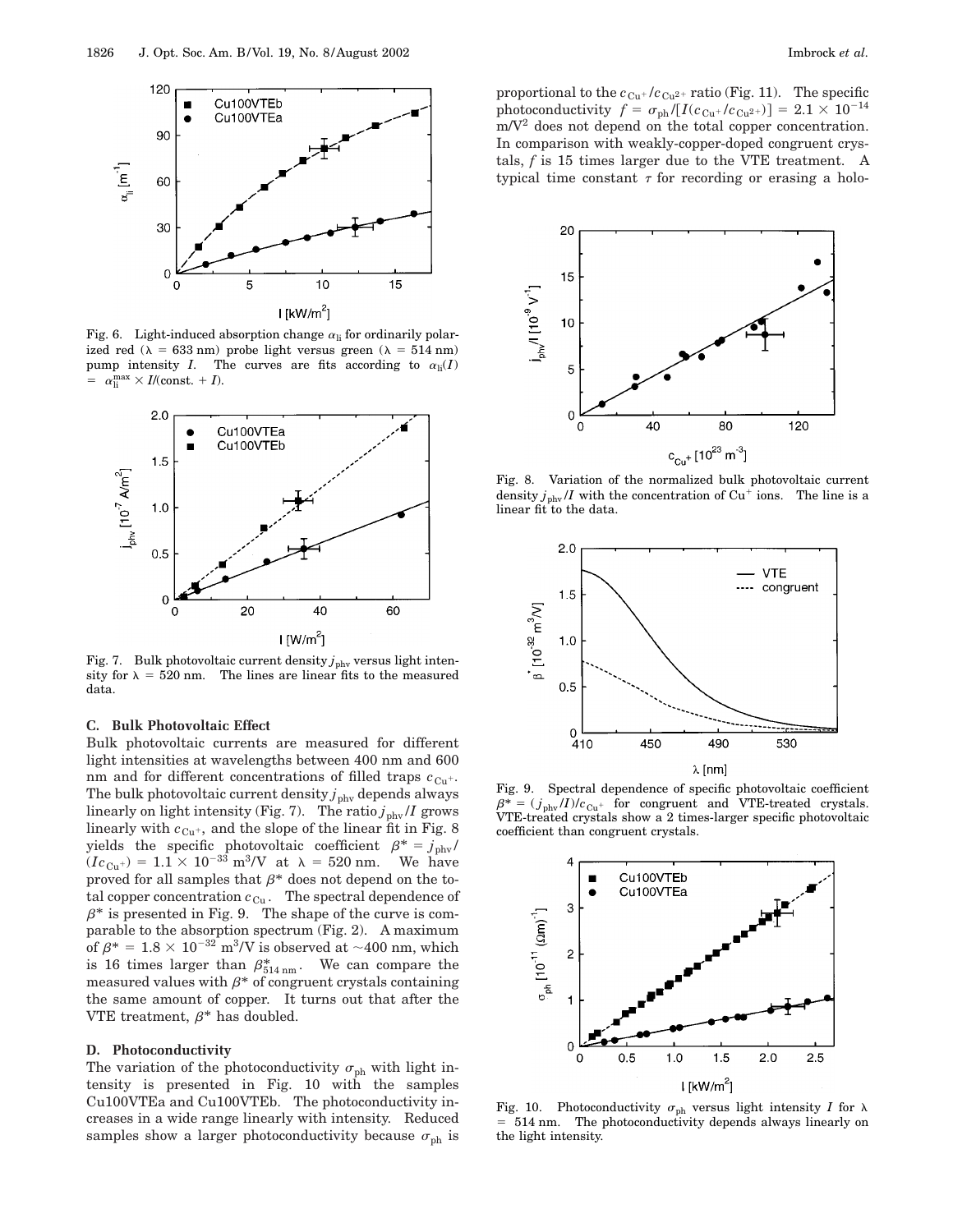

Fig. 11. Variation of the normalized photoconductivity  $\sigma_{\rm ph}/I$ with the  $c_{\text{Cu}^+}/c_{\text{Cu}^2+}$  ratio. The normalized photoconductivity is increasing linearly with increasing  $c_{\rm Cu^+}/c_{\rm Cu^{2+}}$  ratio.

gram is 24 s ( $I = 1 \text{ kW/m}^2$ ,  $c_{Cu^2}$  / $c_{Cu^2}$  = 0.5), and even recording times of only 1 s can be realized.

Aside from the photoconductivity, one could think that also the dark conductivity is influenced by the VTE treatment. First temperature-dependent dark-decay measurements yield a hologram lifetime of about one year at room temperature. This value is of the order of as-grown copper-doped  $LiNbO<sub>3</sub>$  crystals.

# **4. DISCUSSION**

Diffusion of evaporated copper layers into  $LiNbO<sub>3</sub>$  wafers and a subsequent VTE treatment is an easy way to produce doped near-stoichiometric  $LiNbO<sub>3</sub>$  crystals. Crystals with thicknesses up to 1 mm can be fabricated in moderate times. Thicker crystals need larger diffusion and annealing times to distribute the copper and the lithium homogeneously. Comparing the copper concentrations determined by absorption measurements and those calculated from the deposited copper layer thickness reveals that the copper concentration is limited by the duration of the VTE treatment. After a VTE treatment of 150 h almost all copper is still distributed inside the samples. After 200 h, some copper is diffused out of the samples. This out-diffusion depends only on the time of the VTE treatment. After the in-diffusion procedure of the copper, we get copper concentrations up to 14.5  $\times$  10<sup>25</sup> m<sup>-3</sup>.<sup>6</sup> We think that the decreased Cu concentration after the VTE treatment is due to a replacement of the Cu ions by Li ions that diffuse into the sample. After the Li in-diffusion, the maximum copper concentration in our crystals is  $4.0 \times 10^{25}$  m<sup>-3</sup>. So, the VTE treatment has a great influence on the copper content, but we cannot say in what way the longer VTE treatment influences the lithium content. However, it seems that the prolonged VTE treatment does not further influence the photorefractive properties.

We can understand the results on the photorefractive properties in terms of a one-center model, if we calculate the space-charge field  $E_{SC}$  from the results of the direct measurements of the photovoltaic current density  $j_{\text{phy}}$ and of the photoconductivity  $\sigma_{ph}$ . The saturation value of the space-charge field  $E_{SC} = j_{phv}/\sigma_{ph}$  modulates the

refractive-index change  $\Delta n_{\rm S} = 0.5 n_{\rm eff}^3 r_{\rm eff} E_{\rm SC}$  through the electro-optic effect  $(n_{\text{eff}})$ , effective refractive index;  $r_{\text{eff}}$  effective electro-optic coefficient). We have already proved that the photovoltaic current density  $j_{\text{phy}}$  can be described by  $j_{\text{phy}} = \beta * c_{\text{Cu}} I$ . The photoconductivity depends on the concentration of electrons in the conduction band  $n_e$ ,  $\sigma_{ph} = e\mu_e n_e$  ( $\mu_e$ , mobility of electrons). For this parameter  $n_e$ , the one-center model yields  $n_e$  $= (sq/\gamma)I(c_{\text{Cu}}/c_{\text{Cu}})/c_{\text{Cu}}$ . Here, the absorption cross section, *s*, and the quantum efficiency, *q*, of the  $Cu^+$  ions depend on the wavelength of the light. The coefficient  $\gamma$  describes the recombination of an electron from the conduction band with a  $Cu^{2+}$  ion. Using this relation, we can express the specific photoconductivity as  $f = \sigma_{\rm ph} /$  $[I(c_{\text{Cu}}/c_{\text{Cu}}^{2+})] = e\mu_e s q/\gamma$ . Now, the space-charge field can be described by *f* and  $\beta^*$  with  $E_{SC} = (\beta^* / f) c_{Cu^{2+}}$ . This leads to the expression  $\Delta n_S/c_{\text{Cu}^{2+}} = 0.5 n_{\text{eff}}^3 r_{\text{eff}}(\beta^* / f)$ .  $\text{With}~~\beta^*=1.1\times 10^{-33}~\text{m}^3\text{/V},~f=2.1\times 10^{-14}~\text{m}/\text{V}^2,~n_{\text{eff}}$ = 2.33 (Ref. 20), and  $r_{\text{eff}} = 1.1 \times 10^{-11}$  m/V (Ref. 21), we get  $\Delta n_{\rm S}/c_{\rm Cu^{2+}} = 3.6 \times 10^{-30} \text{ m}^3$ . This value fits very well with the measured value of  $5.0 \times 10^{-30}$  m<sup>3</sup>, if we consider that  $\beta^*$  was determined at 520 nm. Therefore  $\beta^*$  at 514 nm should be slightly larger.

It has been observed in congruent copper-doped LiNbO<sub>3</sub> that  $\Delta n_S$  has a fundamental limit.<sup>16</sup>  $\Delta n_S$  cannot exceed the value  $7 \times 10^{-4}$ . Trap densities  $c_{Cu^{2+}}$  larger than 4.0  $\times$  10<sup>25</sup> m<sup>-3</sup> lead to an increased photo and dark conductivity. In our near-stoichiometric crystals we have achieved a maximum  $\Delta n_S$  of  $1.2 \times 10^{-4}$  with a Cu<sup>2+</sup> concentration of  $3.0 \times 10^{25}$  m<sup>-3</sup> (Fig. 4). Up to this trap density, we cannot see any saturation for  $\Delta n_S$ . Thus it should be possible to achieve a large  $\Delta n_S$  if we further increase the copper concentration.

The appearance of light-induced absorption changes cannot be understood with only one photorefractive center. We have to take into account that a second center is involved in the light-induced charge transport. The LiNbO3 crystals contain not only extrinsic defects  $(Cu^{+/2+})$  but also intrinsic defects, namely, niobium ions on a lithium site  $(Nb_{Li}^{5+})$ . Under illumination with green light, electrons can be excited to the conduction band as well as to  $Nb_{Li}^{5+}$ , thus forming  $Nb_{Li}^{4+}$  polarons. These polarons absorb light of the near-infrared spectral region, $^{22}$ which leads to a light-induced absorption change at  $\lambda$ = 633 nm. The absorption change  $\alpha_{li}$  is the larger the more  $Nb<sub>Li</sub><sup>5+</sup>$  centers can be populated. The saturation value of the concentration of  $\mathrm{Nb}_{\mathrm{Li}}^{4+}$  polarons under green illumination depends on the total amount of  $Nb<sub>Li</sub><sup>5+</sup>$  ions and on the lifetime of the  $Nb<sub>Li</sub><sup>4+</sup>$  polarons because in the dark all electrons from  $Nb<sub>Li</sub><sup>4+</sup>$  recombine with deep traps  $(Cu^{2+})$ . This polaron lifetime is larger in samples with a lower  $Cu^{2+}$  content. The VTE treated crystals exhibit polaron lifetimes up to a few seconds, which is very large in comparison with congruent crystals, where the lifetime is of the order of microseconds only.<sup>23</sup> The concentration of  $Nb<sub>Li</sub><sup>5+</sup>$  ions is decreased during the VTE treatment because Li diffuses to their places. Therefore after the VTE treatment, the concentration of  $\text{Nb}^{5+}_{\text{Li}}$  ions is small but the lifetime is very large due to an enhanced activation energy.<sup>23</sup> This is the reason that, even with low intensities, a large number of polarons can be created.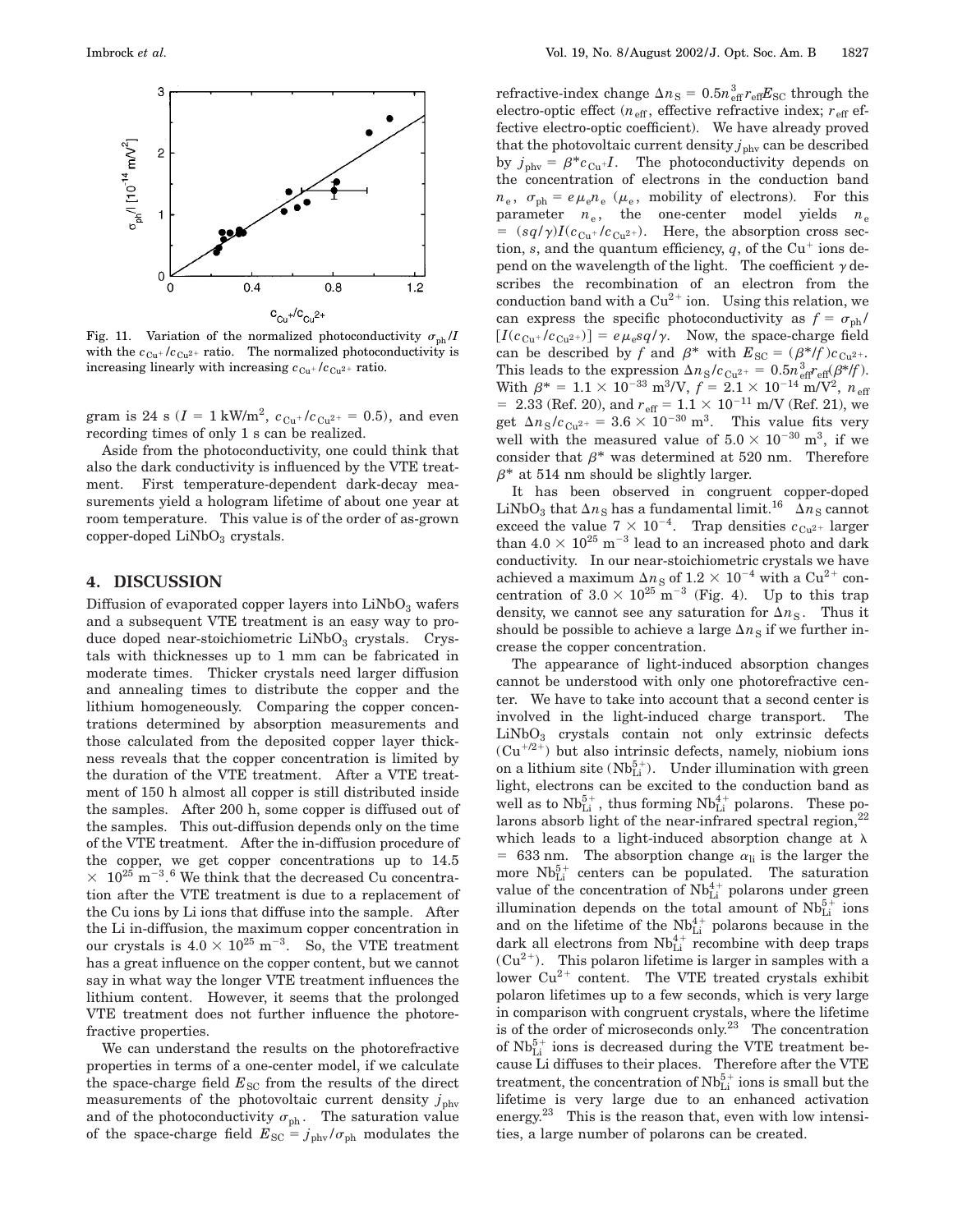It is known that the  $Nb<sub>Li</sub><sup>4+</sup>$  polarons can contribute to the photorefractive effect.<sup>24</sup> Depending on the  $Nb<sub>Li</sub><sup>4+</sup>$  con- $\text{centration}~c_{\rm Nb_{Li}^{4+}}$  and on the light intensity *I*, the photovoltaic current density can be increased because of an additional contribution from the polarons:  $j = j_{Cu} + j_{Nb}$ , with  $j_{\text{Nb}} = \beta_{\text{Nb}}^* I c_{\text{Nb}_{\text{Li}}^{4+}}$ . The concentration  $c_{\text{Nb}_{\text{Li}}^{4+}}$  varies with light intensity in the same way as  $\alpha_{li}$  depends on the light intensity. This means that  $j_{Nb}$  grows quadratically with *I* if the intensities are small. As the photoconductivity varies always linearly with *I* (Fig. 10), the resulting  $\Delta n$ <sub>S</sub> increases with increasing light intensity (Fig. 5).

The specific photovoltaic coefficient  $\beta_{Nb}^*$  of the polarons is very large at  $\sim$ 780 nm, but at 514 nm the influence on the current density is detectable, too. The large photovoltaic effect in the near-infrared and the long lifetimes of the polarons in VTE-treated samples can also be used for nonvolatile holographic storage.<sup>25,26</sup> The crystal is illuminated homogeneously with green or blue light, and holograms are recorded with infrared light, for example,  $\lambda$  $= 785$  nm. These holograms can be read nondestructively with infrared light only, because infrared light cannot excite electrons from  $Cu<sup>+</sup>$  ions. We have already tested this method successfully with our nearstoichiometric copper-doped  $LiNbO<sub>3</sub>$  crystals, but the results have not yet been published.

The enhancement of  $\beta^*$  due to the VTE treatment also increases the holographic sensitivity *S*, which is defined as  $S = \partial \sqrt{\eta}/\partial t|_{t=0}$ /(*Id*). For hologram recording we get  $S = \sqrt{\eta}/(\tau Id) \propto j_{\text{phy}}/I \propto \beta^*$ . Since  $\beta^*$  is doubled, the sensitivity is doubled, too. The sensitivity is also proportional to the amount of  $Cu<sup>+</sup>$ . From our measurements we can derive the following relation:  $S/c_{\text{Cu}^+} = 2.6$  $\times$  10<sup>-27</sup> m<sup>4</sup>/J. The sample Cu1000VTEa ( $c_{Cu^{+}}$  = 100  $\times$  10<sup>23</sup> m<sup>-3</sup>) shows a sensitivity of 2.1 cm/J, which agrees very well with the calculated value of 2.6 cm/J. Normally *S* does not depend on the recording intensity, but crystals that exhibit an intensity-dependent  $\Delta n_S$ , e.g., Cu100VTEb, also show an intensity-dependent sensitivity. The sensitivity of the crystal Cu100VTEb (*c*Cu<sup>1</sup>  $=$  38  $\times$  10<sup>23</sup> m<sup>-3</sup>) increases with increasing recording intensity and has a maximum value of 1.9 cm/J. This value is 2 times larger than the calculated one. Therefore the sensitivity of VTE-treated crystals with a small content of deep traps can be up to 4 times larger than the sensitivity of congruent crystals. The fact that  $\beta^*$  is twice as large as before the treatment is quite interesting, because the VTE treatment is often discussed as a method to reduce the optical damage, which means to reduce the photorefractive effect. This can be achieved by a smaller photovoltaic current *j* and/or by a larger photoconductivity  $\sigma_{\rm ph}$ . However, we have seen that in our copper-doped crystals a VTE treatment increases the photovoltaic current, but the photoconductivity is increased much more, which finally results in a smaller spacecharge field and refractive-index change, respectively.

The photoconductivity is one order of magnitude larger than before the VTE treatment. The origin of the increased  $\sigma_{ph}$  can be explained in three different ways. Regarding the specific photoconductivity  $f = e\mu_e s q/\gamma$ , it is possible that  $\mu_e$  is increased, the product *sq* is increased, or  $\gamma$  is decreased. To determine the copper concentration from absorption measurements, we have used the absorption cross sections that are valid for congruent crystals. As these measurements deliver reliable values, we can assume that *sq* remains unchanged after the VTE treatment. The electron mobility  $\mu_e$  can be increased since the concentration of shallow traps  $(Nb_{Li}^{5+})$  is small after the VTE treatment. But it is also possible that the recombination coefficient  $\gamma$  has changed. After the indiffusion of copper, the copper ions are especially placed on Li sites because in congruent  $LiNbO<sub>3</sub>$ , many Li sites are not occupied.27 During the VTE treatment, lithium ions diffuse into the sample and are placed either on Li vacancies, on Li sites where Nb has been located, or on Li sites where Cu has been located. Some copper diffuses out of the sample during the treatment, and some copper ions migrate from Li sites to Nb sites.  $Cu^{2+}$  ions that are placed on  $Nb<sup>5+</sup>$  sites might have different capture cross sections than  $Cu^{2+}$  ions that are placed on  $Li^{+}$  sites. Thus the recombination coefficient  $\gamma$  may be decreased after the VTE treatment. The assumption that copper ions occupy different places in congruent and nearstoichiometric crystals, respectively, is substantiated by EPR measurements. The EPR spectrum of nearstoichiometric lithium niobate crystals is sharper and more symmetrical than that one of congruent crystals.28 To distinguish whether a change of  $\mu_e$  or  $\gamma$  is responsible for the large photoconductivity, Hall measurements could be more informative.

# **5. CONCLUSIONS**

Doping of  $LiNbO<sub>3</sub>$  by in-diffusion of thin copper layers and a subsequent VTE treatment produces nearstoichiometric photorefractive samples. The copper concentration is limited by the duration and temperature of the VTE treatment as copper diffuses out of the samples during this treatment. Most of the measured dependences for the saturation values of refractive-index changes  $\Delta n_S$ , photoconductivities  $\sigma_{ph}$ , and bulk photovoltaic current densities  $j_{\text{phy}}$  can be understood in terms of a one-center model. The appearance of light-induced absorption changes and an intensity-dependent  $\Delta n_S$  indicates that also polarons  $(Nb_{\text{Li}}^{4+})$  are involved in the lightinduced charge transport. After the VTE treatment, the photoconductivity is 15 times increased, and the specific bulk photovoltaic coefficient  $\beta^*$  is 2 times enlarged. The result is a 7-times-smaller  $\Delta n_S$  but also an increased holographic sensitivity *S*. An improvement of the dynamic range  $(\Delta n_S)$  should be possible if the copper concentration could be increased furthermore.

# **ACKNOWLEDGMENT**

We thank M. Meyer for performing the EPR measurements and K. Peithmann for fruitful discussions. Financial support of the Deutsche Forschungsgemeinschaft  $(SFB 255, A6)$  and of the Bundesministerium für Bildung und Forschung (grant 13N8076) is gratefully acknowledged. D. Berben thanks the Deutsche Forschungsgemeinschaft for financial support (Bu 913/8-1).